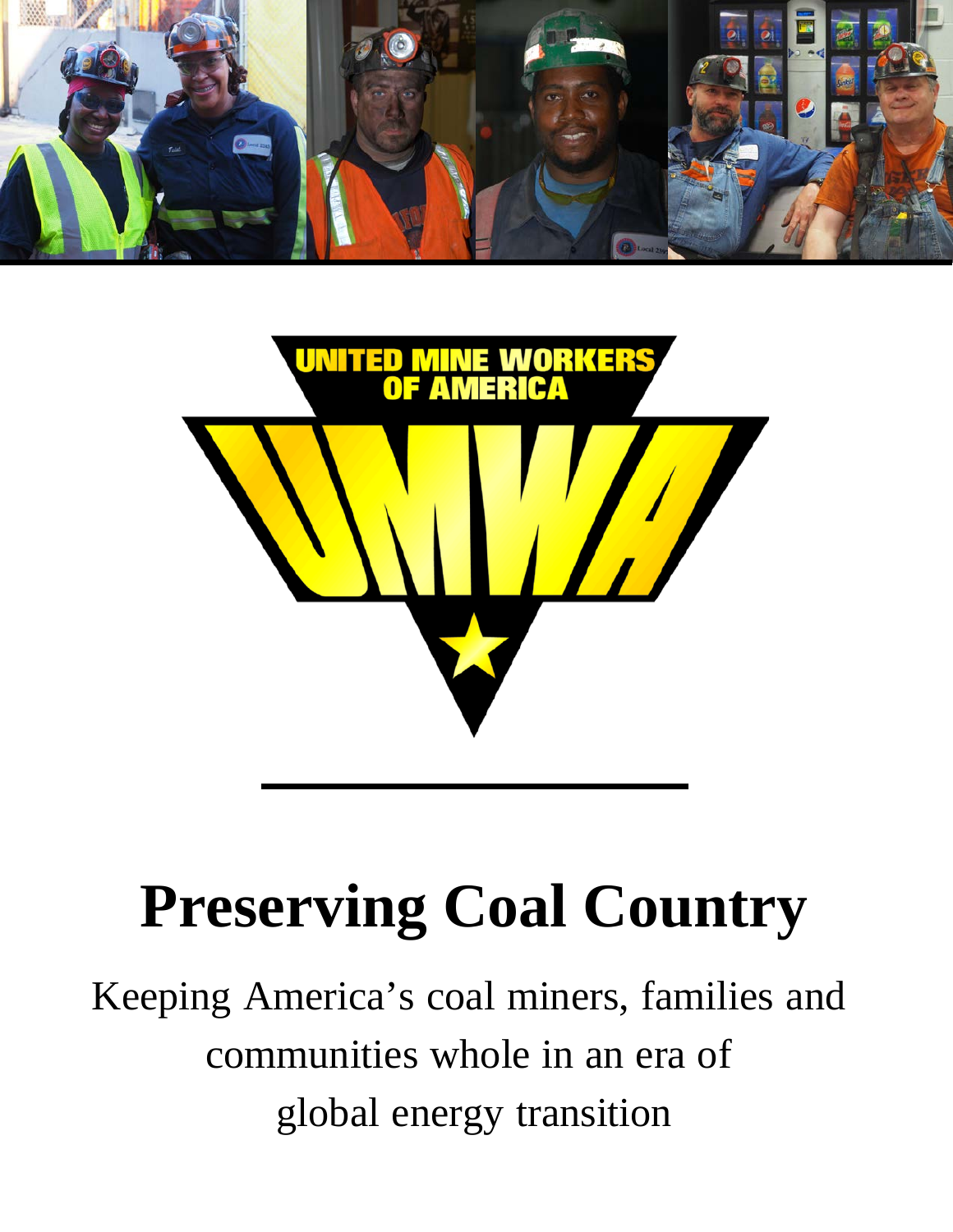# **Introduction**

At the end of 2011, nearly 92,000 people worked in the American coal industry, the most since 1997<sup>i</sup>. Coal production in the United States topped a billion tons for the 21<sup>st</sup> consecutive year. Both thermal and metallurgical coal were selling at premium prices, and companies were making record profits.

Then the bottom fell out. The global economy slowed, putting pressure on steelmaking and metallurgical coal production. Foreign competition from China, Australia, India and elsewhere cut into met coal production.

Domestically, huge increases in production from newly-tapped natural gas fields, primarily as a result of hydraulic fracturing of deep shale formations, caused the price of gas to drop below that of coal for the first time in years. As a result, utilities began switching the fuel used to generate electricity from coal to gas. An enlarging suite of environmental regulations also adversely impacted coal usage, production and employment.

By 2016, just 51,800 people were working in the coal industry<sup>ii</sup>. 40,000 jobs had been lost.

Companies went bankrupt. Retirees' hard-won retiree health care and pensions were threatened. Active union miners saw their collective bargaining agreements – including provisions that had been negotiated over decades -- thrown out by federal bankruptcy courts. Nonunion miners had no recourse in bankruptcy courts and were forced to accept whatever scraps their employers chose to throw their way.

Since 2012, more than 60 coal companies have filed either for Chapter 11 reorganization bankruptcy or Chapter 7 liquidation. Almost no company has been immune.

In 2017 and again in 2019, the United Mine Workers of America (UMWA) and its bipartisan allies in Congress, led by Sen. Joe Manchin (D-W.Va.), Sen. Shelley Moore Capito (R-W.Va.) and Rep. David McKinley (R-W.Va.), successfully preserved the retiree health care and pensions that the government had promised and tens of thousands of miners had earned in sweat and blood.

The UMWA was successful in preserving union recognition, our members' jobs and reasonable levels of pay and benefits at every company as they emerged from bankruptcy, but in no case has the contract that came out of bankruptcy been the same as the one our members enjoyed when a company went into bankruptcy

## **Coal employment falling again**

The pain hasn't let up. Coal employment stayed relatively flat from 2016-2109, but coalfired power plants were still closing at an accelerating pace. A promised rebound in coal production and employment never occurred. Employment in thermal coal slipped, while metallurgical jobs briefly ticked up before nosing down again.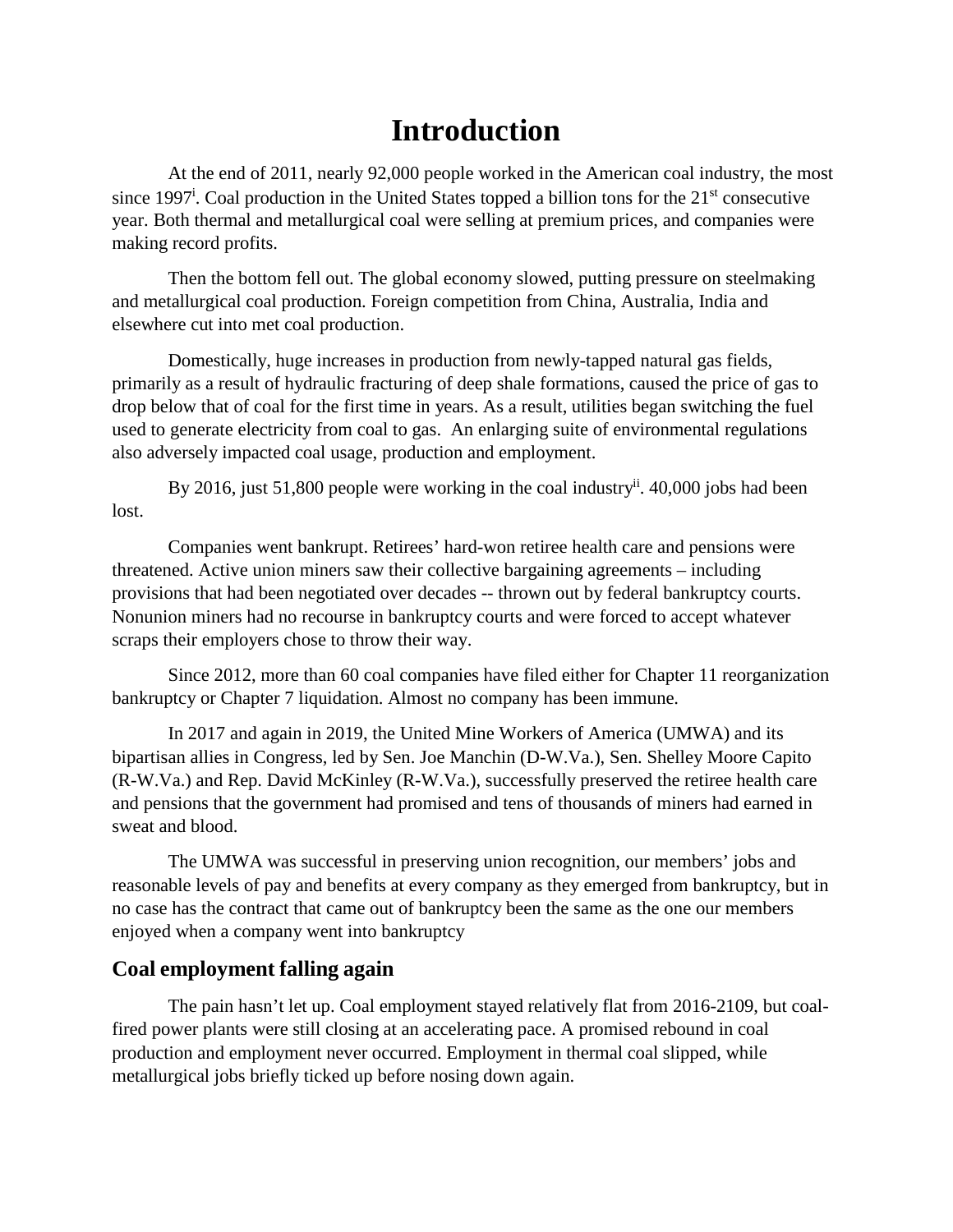Then came the Coronavirus. The global economy came nearly to a halt. Tens of millions lost their jobs nearly overnight, including thousands of American coal miners. Electricity demand dropped significantly, causing production cuts at thermal coal mines. Worldwide steel production slowed, causing a drop in metallurgical coal prices. Miners were laid off or worked short weeks for months. Some mines closed entirely, and are still shut down today.

By December 2020, U.S. coal employment had fallen to 44,100 jobs, 7,000 fewer than in January of that yeariii. Of those 44,100, roughly 34,000 are hourly workers; the rest are upper management, supervisors, foremen, office workers, salespeople, mining engineers and others.

The truth is that rank-and-file coal miners have become scarce in the United States. There are fewer hourly coal miners working in the country today than at any time since the federal government began keeping statistics. The rise of renewable energy – windmills, solar panels, geothermal energy – is transforming the energy marketplace and the jobs that go with it. Further government action in Washington has the potential to dramatically slash coal employment further, and soon.

The devastating impact on families and communities cannot be overstated. Divorce, drug addiction, imprisonment and suicide rates are all on the rise. Poverty levels are creeping back up in Northern and Central Appalachia, the heart of coal country<sup>iv</sup>. For every one direct coal job that has been lost, four other jobs have disappeared in these communities, meaning a quarter of a million jobs already have been lost.

The communities that have been hit hard by the drop in coal production and employment have received little help from Washington, even though policies developed in the Nation's Capital are to a large degree responsible for coal's depression. Now, that scenario threatens to play out again as policy-makers prepare to quickly reduce coal utilization for power generation without taking simultaneous action to enable workers, families and communities to make a true transition to a brighter future.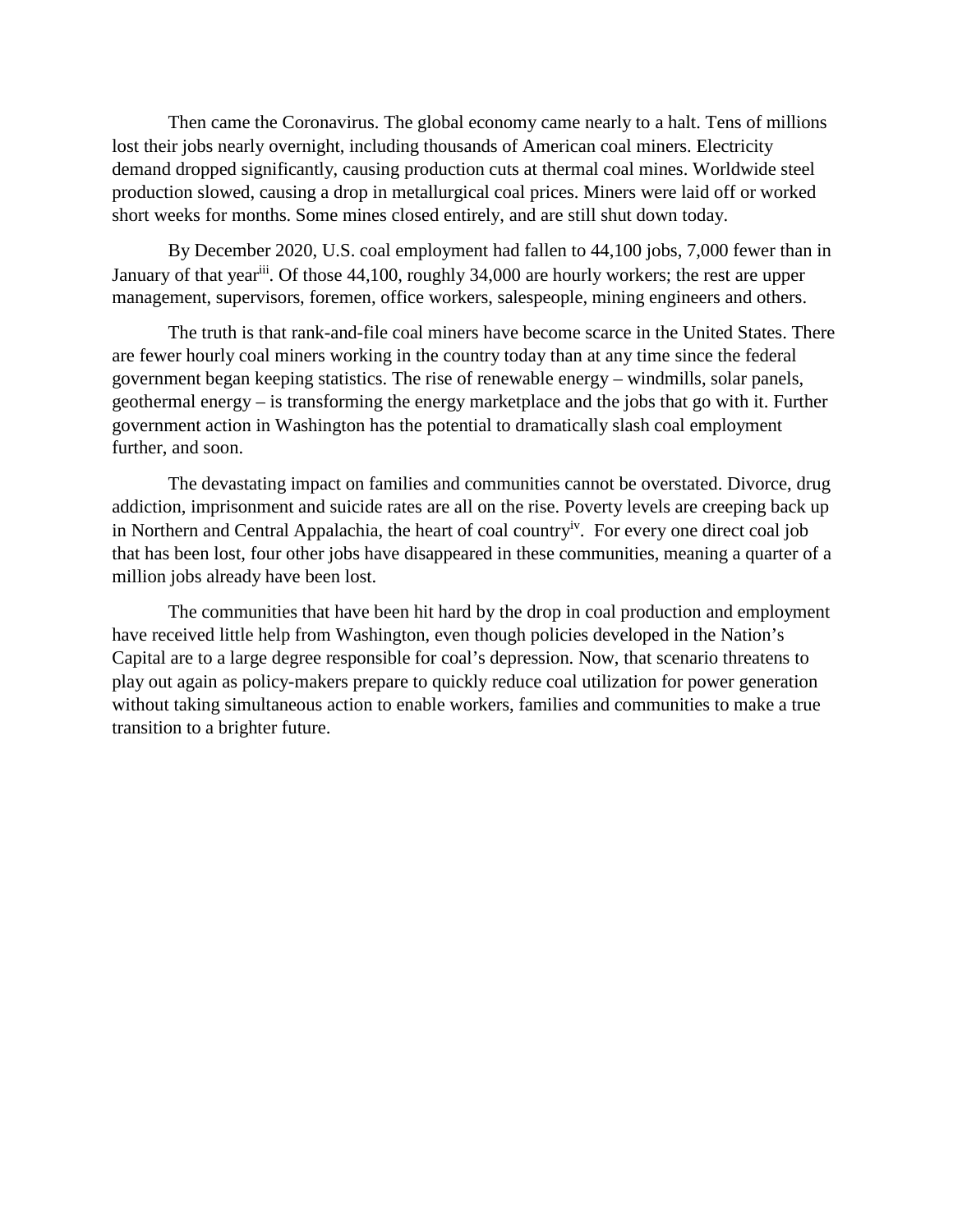# **UMWA ENERGY TRANSITIONS INITIATIVE**

The UMWA's principles for a true energy transition that will enhance opportunities for miners, their families and their communities are built around three simple goals: preserve coal jobs, create new jobs, and preserve coalfield families and communities. Here is how that can be done:

#### **Preserve UMWA Jobs**

- a. Significantly enhance Carbon Capture and Storage (CCS) R&D funding with a goal of commercial demonstration of utility-scale coal-fired CCS by 2030.
- b. Provide 5-year waivers from zero-carbon mandates for coal-fired utility units that commit to installing CCS.
- c. Build out CCS infrastructure: pipelines, injection wells, etc., as provided in the SCALE Act.
- d. Create incentives to bring basic steel and other metals industries back to US shores to enhance metallurgical grade coal production and energy demand.
- e. Expand non-utility processes for alternative products from coal.

#### **Create New Jobs**

- a. Significantly expand 48(C) tax incentives for build-out of renewable supply-chain manufacturing in coalfield areas, provide hiring preference for dislocated miners and families.
- b. Enhance DOE loan program to build out processing/extraction of critical minerals from coal waste, construct facilities on former coal mine property, require prevailing wages for infrastructure construction and union-scale pay for long-term processing jobs.
- c. Provide incentives for development of in-ground combustion of deep coal seams and reinjection of CO2 while producing hydrogen and other green materials.
- d. Fully-fund all anticipated Abandoned Mine Lands reclamation needs, require states to aggregate contracts for AML reclamation and require prevailing wages so that union contractors can successfully compete for those contracts.
- e. Pass the PRO Act.

### **Preserve UMWA families, communities**

- a. Keep dislocated miners, families whole
	- i. Wage replacement or differential if employed,
	- ii. Family health care coverage,
	- iii. Pension credit/401(k) contribution,